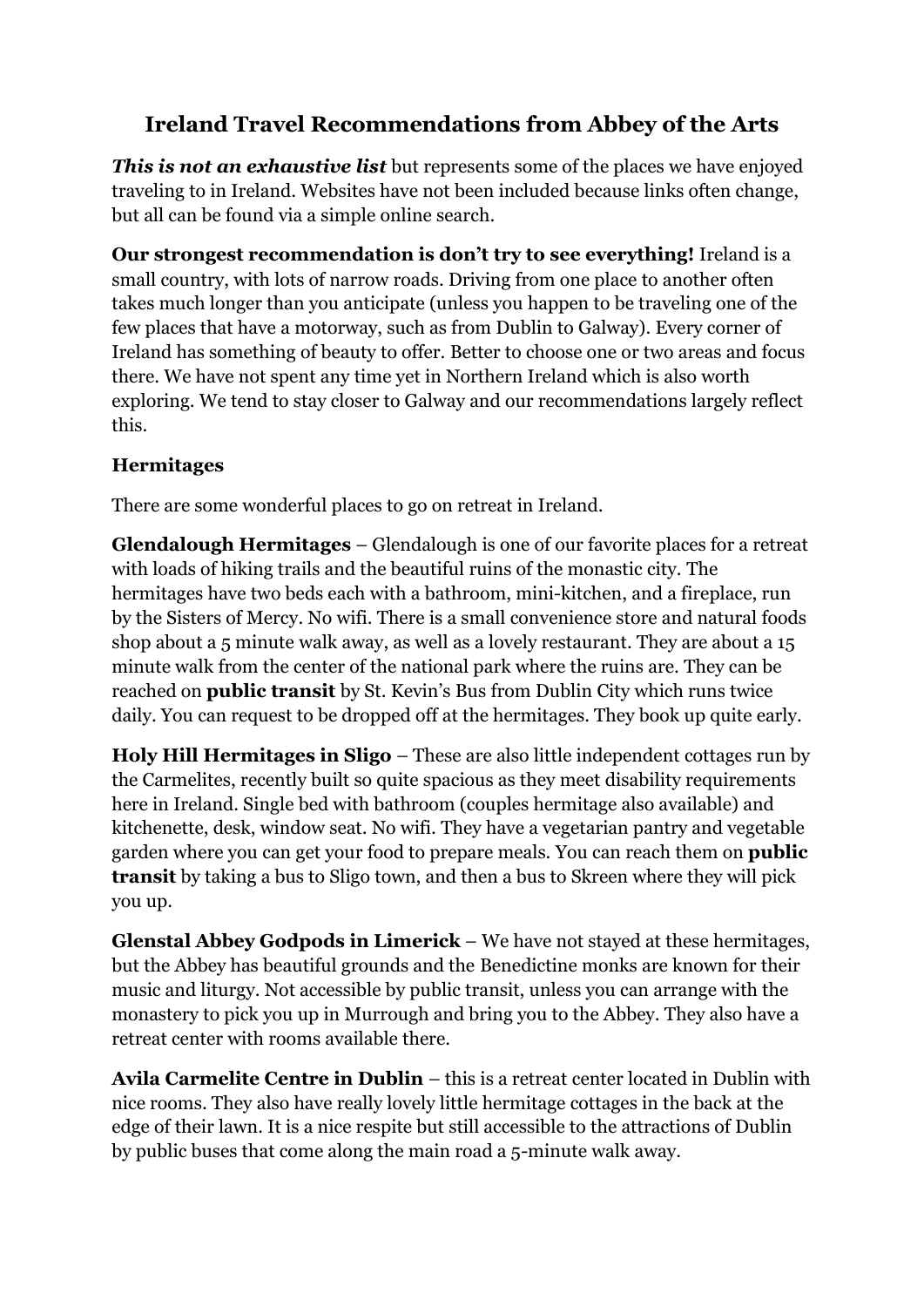## **Galway City**

If you are staying in Galway City, we highly recommend the **Adare Guesthouse B&B** run by Grainne. We brought our pilgrims to stay here many times and they always loved her hospitality.

Other hotels we have stayed in and enjoyed include the House Hotel, Hardiman Hotel, Jury's Inn, and if you want a special splurge stay at the 5-star Glenlo Abbey Hotel (would require a car) with beautiful grounds by the lake. We also love the Twelve Hotel which is in nearby Barna village and has great food.

Galway City has so many wonderful restaurants, Dela, Kai, Ard Bia, Oscar's to name a few. We have two Michelin star restaurants – Aniar and Loam – which would require bookings and be on the high end of prices. In the summer it is a good idea to book a table most nights. For cafes there is Urban Grind and Tartare in the West End, Rouge and Le Petit Delice are both wonderful French bakeries.

There is live music most nights. Check Tigh Coili and Taaffes for early sessions. Monroes and the Crane Bar in the West End also have music most nights.

## **Aran Islands and Connemara Region**

We highly recommend a visit to either **Inismor** or **Inisheer** (Aran Islands). You can take a bus from Galway City docks area to the ferry terminal in Rossaveal. Then the ferry out to the islands. You can do this in a day trip (visiting one or the other) or you could stay overnight. On Inismor our favorite place to stay is **Kilmurvey House**.

**Inisbofin** - One of our favorite islands is Inisbofin which you can reach by **public transit** from Galway City by taking the CityLink bus to Cleggan Village and then take the ferry over to Inisbofin. Runs 2-3 times a day depending on time of year. We love the **Galley Inn B&B** run by Caroline Coyne, but she is not open all year long. She does have a self-catering apartment. You can also stay at one of the hotels if the Galley isn't available – we have stayed at the Dolphin and Doonmore, also is Inisbofin House Hotel. Lots of great walking options on the island – the east end has a monastic ruin and beautiful quiet beach. The west end is a bit wilder in feel with bogs and cliffs.

Bus companies out of Galway City offer tours of Connemara which include **Kylemore Abbey** (Benedictine Abbey). You can also take the CityLink bus from Galway to Clifden or Letterfrack (Connemara National Park and starting point for Diamond Hill hike). In Clifden we have stayed at the Station House Hotel and Buttermilk Lodge.

For a treat in Connemara consider staying at **Ballynahinch Castle** or the **Renvyle House Hotel**, both lovely but not accessible by public transit. Just across from Killary Fjord on the Mayo side is the **Delphi Resort**, another lovely place to stay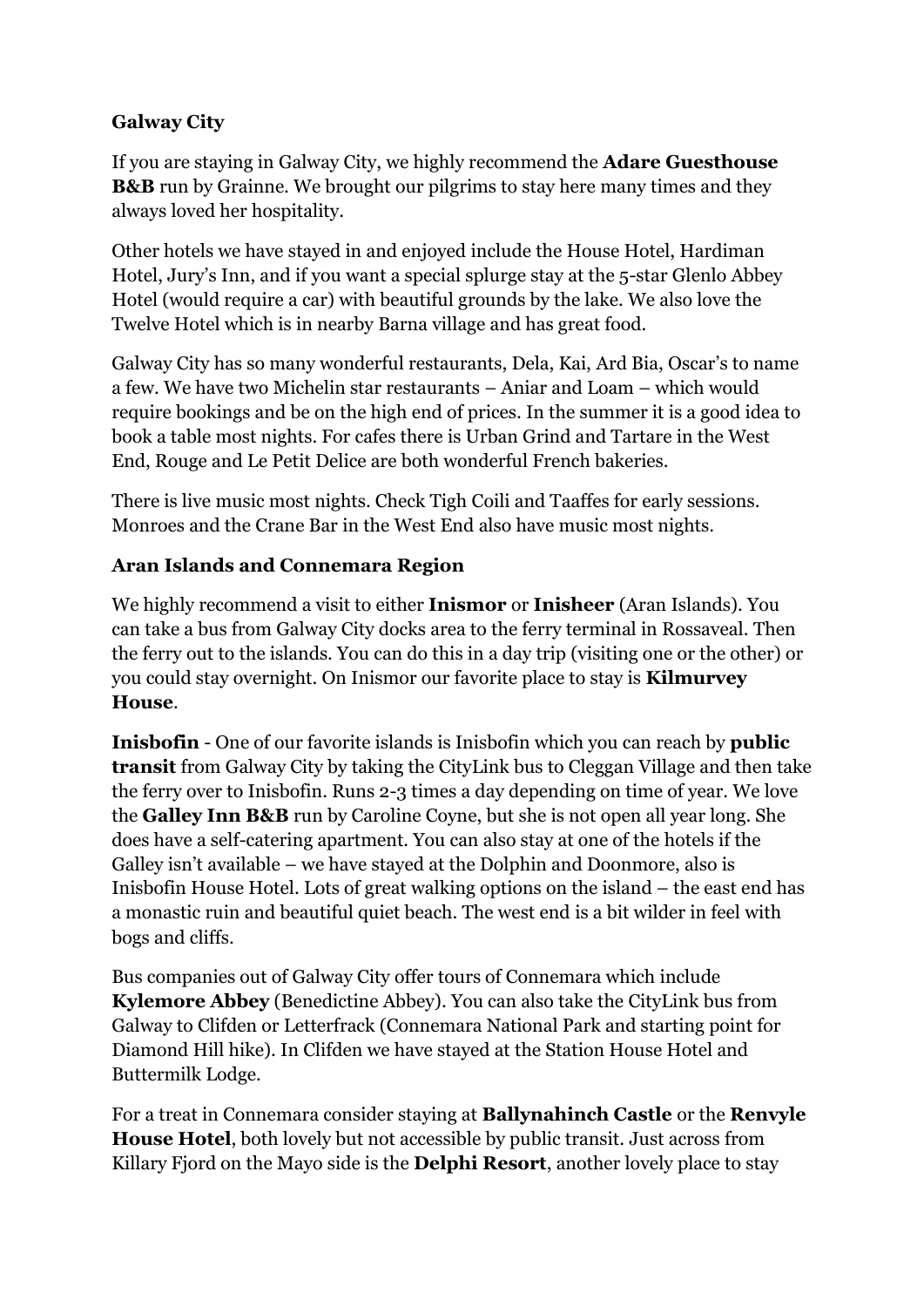with walking trails and adventure activities. I also love going into **Leenane and having a seaweed bath**, open from Easter to October (this year they had shifted to Clifden so double-check location online).

Other hiking trails in Connemara include **Maumeen Pass** (a trail up a mountain to a beautiful St. Patrick site), the **trail along Killary Fjord**, and **Derrigimlagh Bog**. In Clonbur and Cong you can access a beautiful woodland trail that connects the two villages. In Cong is another beautiful old monastic ruin. None of these can be reached by public transit. To climb any of the mountains in the region (other than Maumeen Pass or Diamond Hill), you really need to hire a guide to accompany you.

#### **Beyond Dublin, Galway, and Connemara**

If you have a car, a visit to **Clonmacnoise** (about an hour east of Galway) is worthwhile. It is a well preserved monastic complex founded by St. Ciaran.

In County Clare and the Burren, **Doolin** is a lovely little village to visit with great music and proximity to the Cliffs of Moher. You can access the village on Bus Eireann from Galway. We have stayed at the Doolin Hotel. You can also get a bus tour to the **Cliffs of Moher** from Galway City as a day trip. If you have more time, there are some great hikes along the cliffs that extend past where the tourist center is located.

**Killarney National Park** is beautiful, you definitely need a car to explore. We have stayed at the **Muckross Park Hotel** which is right near **Muckross Abbey**, an old Franciscan ruin with a yew tree growing in the middle of the cloister.

If you are in the area around County Cork, in the village of **Ballvourney** is a site dedicated to **St. Gobnait** (one of Christine's favorite saints) who is patron saint of bees. You need a car to reach it.

If you have a car and more time, the **Dingle** and **Beara Peninsulas** are both beautiful.

Many folks want to drive the **Ring of Kerry**, but keep in mind that there are loads of tourist coaches traveling the ring as well any time of year. It is a beautiful drive, but not (in our opinion) any more beautiful than say driving around Connemara or Dingle. If you want to visit **Skellig Michael**, the island monastic site off the coast of Kerry, you will have to drive to Portmagee or Valentia Island and take a boat from there. Keep in mind that many of these boat trips which land on the island are booked ahead for months, especially now with the popularity of Star Wars which set recent films there. Sometimes you have better luck when you book a B&B and ask them for help in finding an opening.